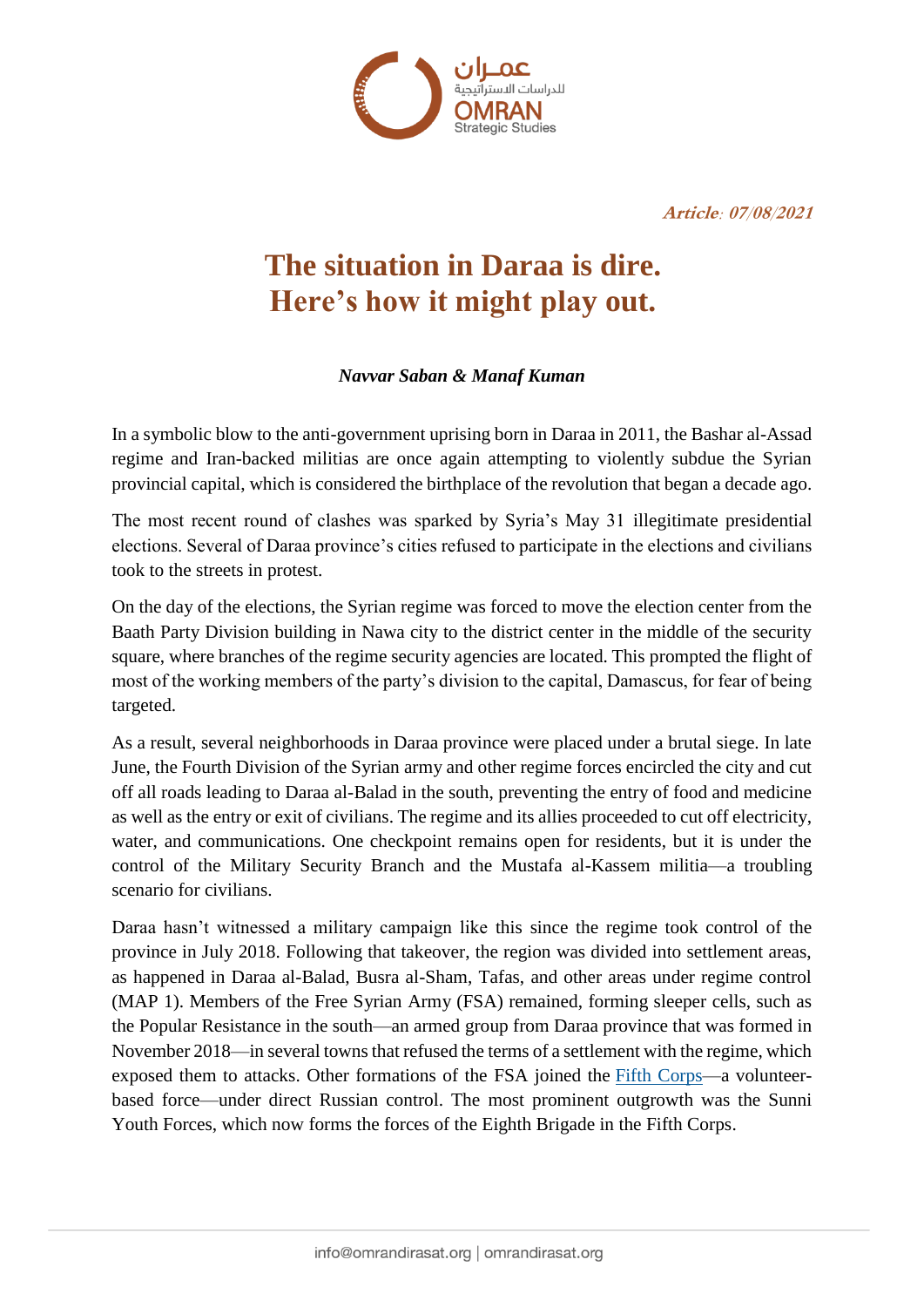



*MAP 1: Land control influence in Daraa province. NOTE: It should be clarified that the opposition forces are not considered the party in control of any city, but are the party that has a presence within the terms of reconciliation and settlements. The map also gives an approximate picture of Iranian influence in the region. While Iran-backed militias do have military influence over those locations, they are not in complete control.*

## **The complex reality of influence and control after the 2018 settlement**

Despite the Assad regime's control over Daraa since the 2018 settlement, the reality on the ground indicates that there are three spheres of influence in the province. The first is the area considered the center of negotiations between the opposition and regime, which is under direct Russian supervision. In this area, the regime maintained institutional control but was denied a security presence. The second sphere of influence comprises of settlements where the regime has all-out military control, such as Bosra al-Harir, al-Harak, Saida, and surrounding towns, as well as western areas like Jassem and Newa. Lastly, the third includes areas seized by the regime without signing a settlement agreement, such as Dael, Inkhil, and al-Hara.

Iran's consolidation of influence in Daraa is one significant implication of this power diffusion. Via the Fourth Division, the Islamic Revolutionary Guard Corps, and militias deployed in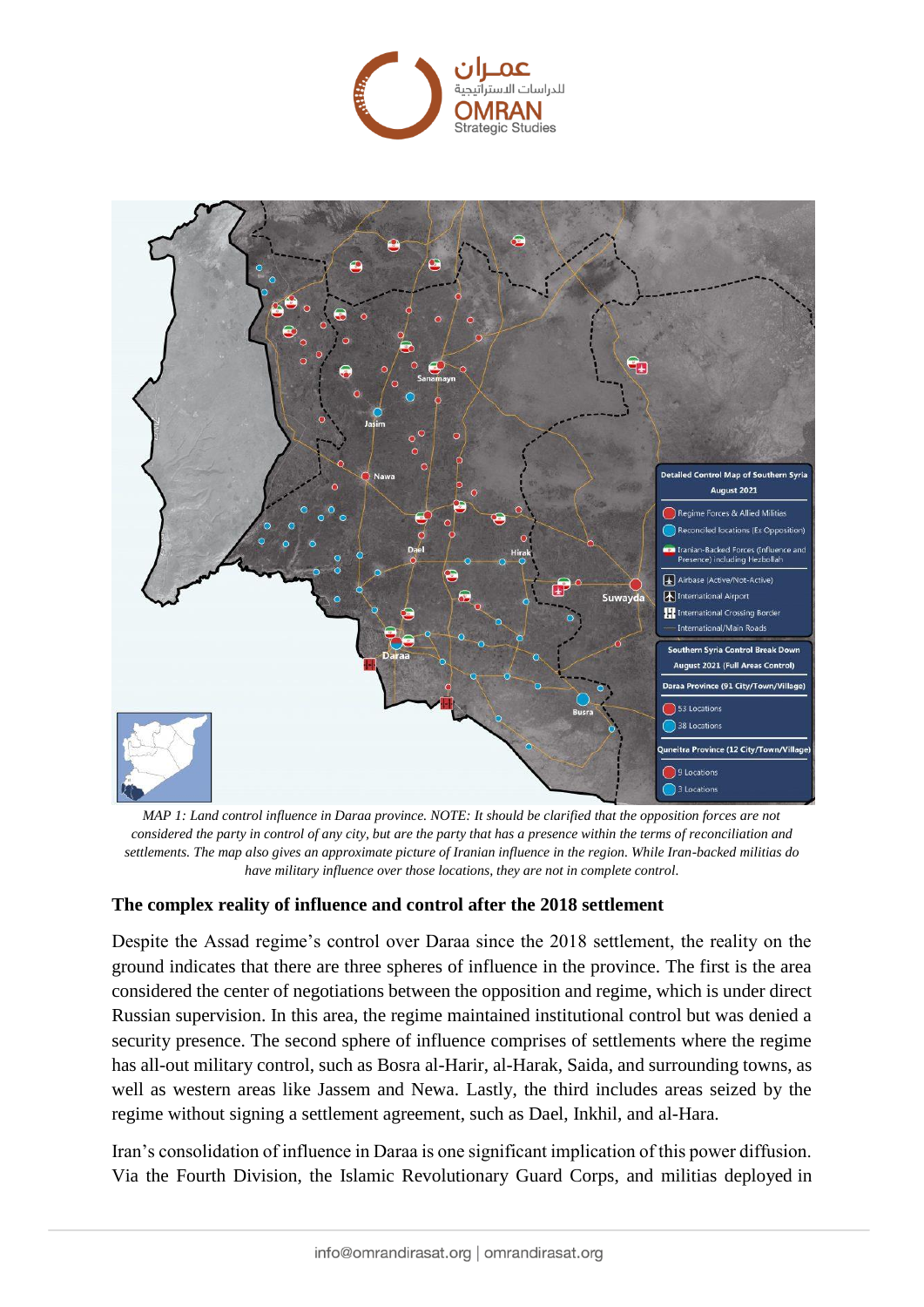

Daraa, Iran has successfully expanded its influence in the south and established a military presence in strategic locations near Syria's southern border. Recent developments are further evidence of Russia's failure to contain Iran in Daraa. While the Russians led the initial negotiations, [Iran](https://syrianobserver.com/uncategorized/68600/4th-division-thwarts-agreement-in-daraa.html) subsequently upended the process, empowering local allies to take military control of the province.

# **Daraa developments in light of the regime's army being dispersed between Russia and Iran**

Beginning on June 25, regime forces imposed a complete siege on the neighborhoods of Daraa al-Balad (inhabited by approximately fifty thousand people): the internally displaced camp, Palestinian refugee camp, al-Sad Road, and the farms in the areas of Shiah, al-Nakhla, al-Rahiya, and al-Khawani. The siege is meant to punish civilians for ongoing demonstrations since 2018 and the refusal of Dara al-Balad residents to participate in the voting process. As the dispute escalated, the Central Committee of [Daraa](https://www.alhurra.com/syria/2021/08/03/%D8%B9%D8%B1%D8%B6-%D8%A3%D8%B3%D8%AF-%D8%A7%D9%84%D9%84%D9%87-%D9%85%D8%B1%D9%81%D9%88%D8%B6-%D9%88%D9%85%D9%88%D9%82%D9%81-%D8%A7%D9%84%D8%B7%D9%8A%D8%B1%D8%A7%D9%86-%D8%A7%D9%84%D8%B1%D9%88%D8%B3%D9%8A-%D9%85%D9%84%D9%81%D8%AA-%D9%8A%D8%AC%D8%B1%D9%8A-%D9%81%D9%8A-%D8%AF%D8%B1%D8%B9%D8%A7-%D8%A7%D9%84%D8%B3%D9%88%D8%B1%D9%8A%D8%A9%D8%9F) al-Balad met with Russian General Assad Allah, who threatened to storm dissenting neighborhoods but agreed to prevent Iranbacked forces from taking military action in the city.

After several meetings between the Central Committee and regime, the two parties agreed to hand over the remaining light weapons of former FSA fighters who are not part of the Fifth Corps in exchange for lifting the siege imposed on Daraa al-Balad and an end to the regime's military campaign there. The two sides also agreed to construct a new settlement to clarify missing or gray areas in the 2018 settlement.

However, the agreement has not been implemented so far due to several obstacles created by Major General Husam Louka, the head of General Security Directorate, Brigadier General Ghaith Dalah, commander of the Fourth Division, and Syrian Defense Minister Ali Ayoub all of whom have stated that the regime's goal is absolute control over the entire neighborhood of Daraa al-Balad. This proclamation upset the Russians, who know Iran is escalating the conflict and attempting to strengthen the control of its local allies near the Syrian and Jordanian borders.

It is possible to deduce several important points from the rapid developments in Daraa al-Balad during the past week:

- The non-interference of the Russians during the military operation via airstrikes gave ex-FSA fighters ease of movement. The Russians' lack of intervention may also explain their unwillingness to complicate the situation of the opposition-held areas in the north, and not to assist the Iranian allies on the ground to advance in a way that would hurt the fragile agreement between Russia and Turkey there.
- The fall of many regime military points and checkpoints within hours to the hands of ex-FSA using only light weapons indicates the fragility of the regime army's structure in these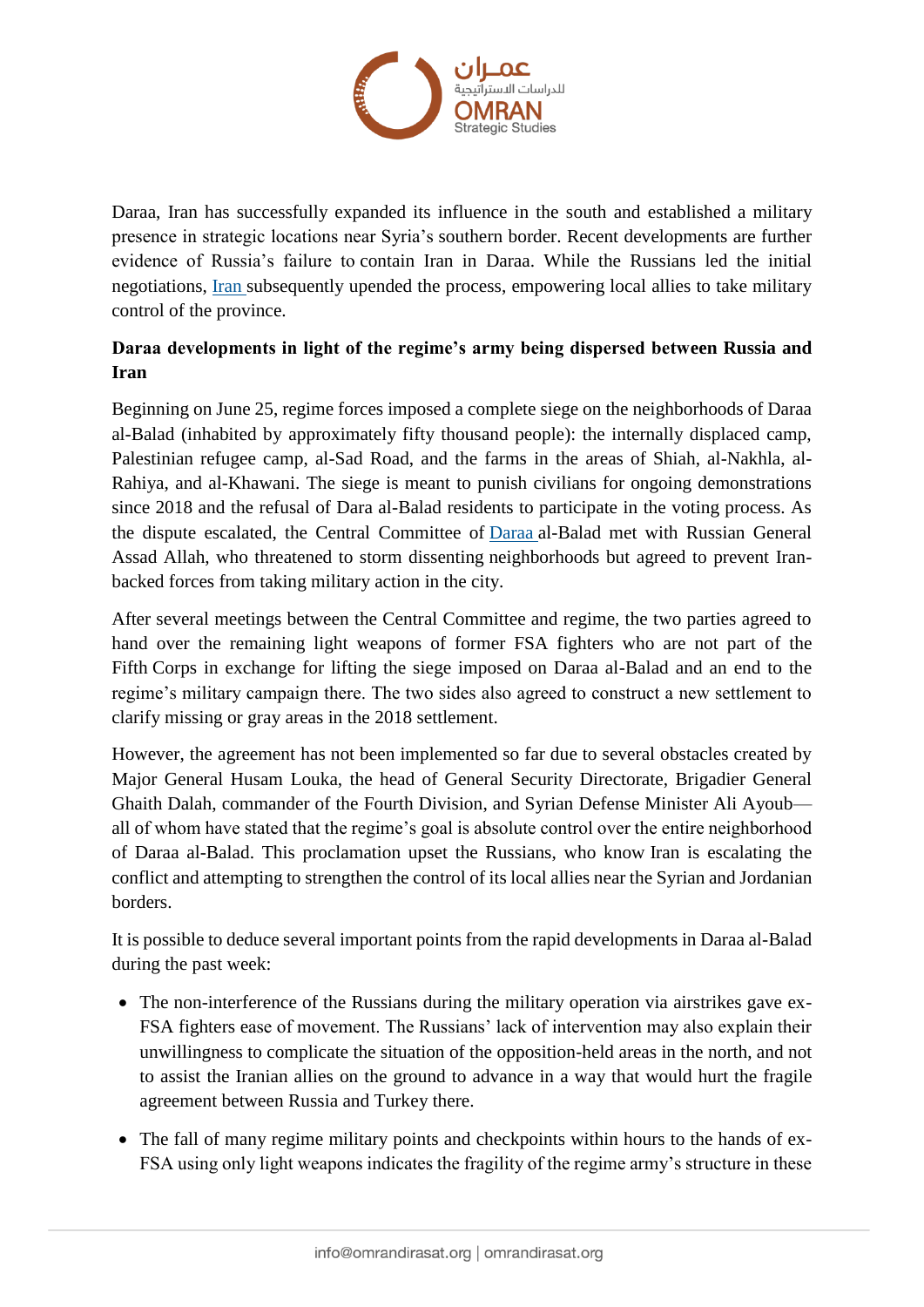

locations. This fragility is due to their dependence on untrained fighters and/or a collapse of the soldiers' morale.

- The rapid response of other settlement locations—blocking roads and attacking regime security points—in the eastern and western countryside of Daraa contributed greatly to the dispersal of the regime's focus on a specific geographic area.
- The media campaign that started at the beginning of the siege on Daraa al-Balad incited international responses. [The United](https://www.aa.com.tr/en/americas/us-condemns-regimes-brutal-assault-on-syrias-daraa/2324568) States and the European Union issued several official statements condemning the campaign and calling for an immediate ceasefire.

Amidst this military escalation on Daraa al-Balad and the eastern and western countryside and the continuation of negotiations between the Central Committee and the regime, Daraa faces several scenarios.

# **A new settlement and forced displacement**

The way the Assad regime dealt with the cities of Tafas and al-Sanamayn could foreshadow what happens in Daraa al-Balad in the coming days. After the regime attack on the city of al-Sanamayn in March, Russia intervened through the Fifth Corps to resolve the conflict and imposed a truce that ended with the deportation of fighters to the north; those who stayed have had to hand over weapons. In January, the same scenario occurred in Tafas, after the regime demanded that the people hand over light and medium weapons and that those who wished to leave Daraa go north.

According to this scenario, Russia may intervene to end the attack on Daraa al-Balad, put an end to the military operation, and sign a new agreement. However, the details and terms depend on the size of the Assad regime's losses in the coming days. This seems to be the most realistic scenario for the regime, considering its accelerated losses and negotiations with the Central Committee of Daraa.

## **The area under the shadow of the Fifth Corps**

The FSA's recent success will give it an upper hand at the negotiating table. The Central Committee may negotiate a stop to the escalation in all towns and cities in return for stopping the military campaign, lifting the siege, and deploying checkpoints for the Fifth Corps in Daraa. Although this scenario is possible, it requires the approval of Russia and Jordan and it is unlikely that Iran and the regime will accept this scenario, which would threaten their control in the south.

## **Return to the 2018 settlement**

If the Russians do not intervene in the coming days to stop the regime's military campaign and the FSA continues to maintain the military escalation line and preserve its gains on the ground, the regime may turn to pre-June 25 conditions to prevent further losses and the further